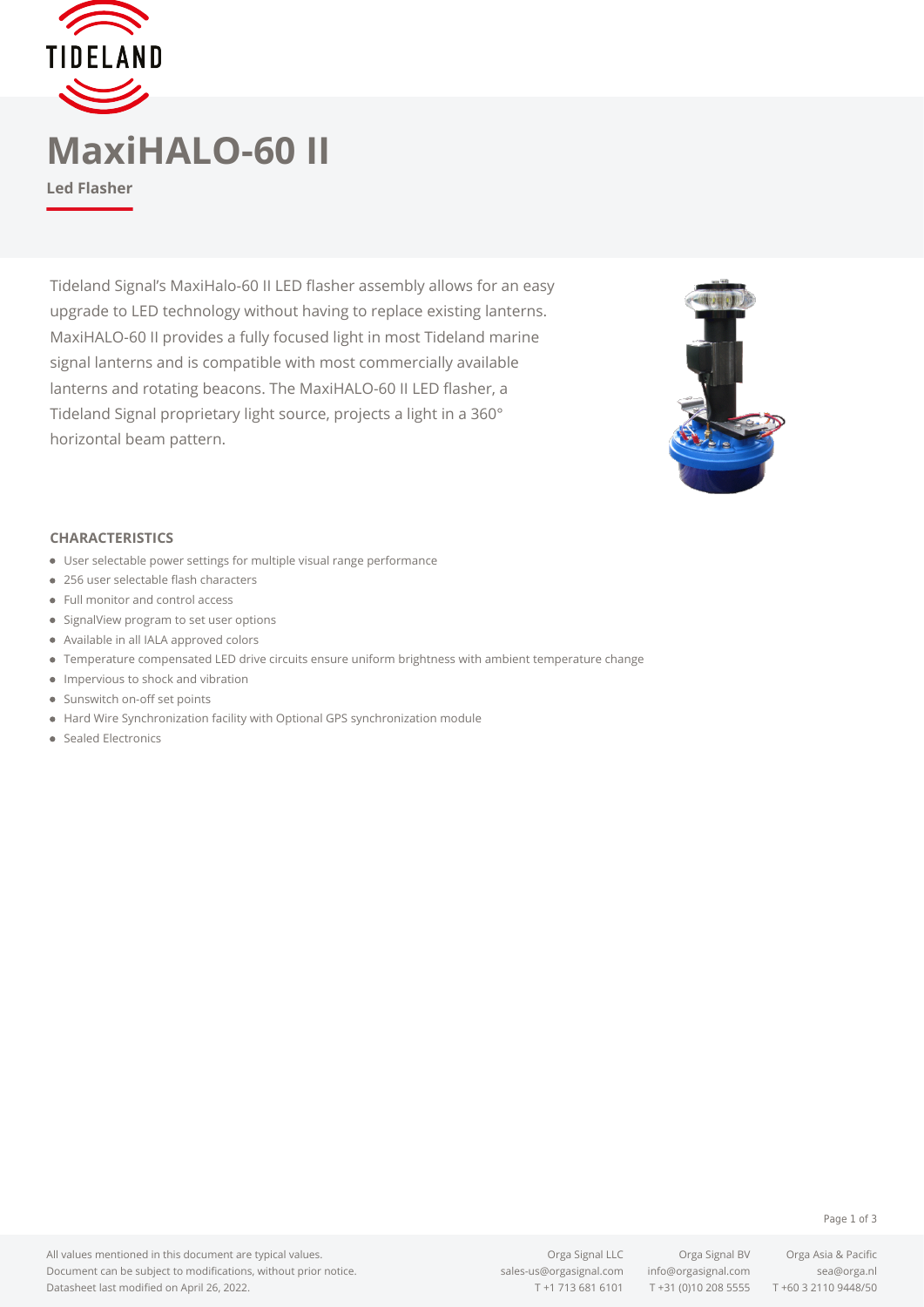

# **MaxiHALO-60 II**

**Led Flasher**

| Input Voltage                | 9 to 36VDC                                                   |
|------------------------------|--------------------------------------------------------------|
| Power Consumption            | Variable up to 7 watts or 19 watts for HI version            |
| <b>Power Setting</b>         | Field selectable                                             |
| Colors Available             | Red, green, yellow, white, blue                              |
| <b>Operating Temperature</b> | $-40^{\circ}$ C to $+70^{\circ}$ C                           |
| Storage Temperature          | $-40^{\circ}$ C to $+70^{\circ}$ C                           |
| Vertical Beam Divergence     | Variable - see marine lantern product bulletins              |
| Quiescent Current            | $<$ 5 $mA$                                                   |
| Flash Codes                  | Up to 256 codes, field selectable or via communication links |
| Synchronization              | GPS or hard wire options                                     |
| Monitor and Control          | Capable                                                      |
| Visibility                   | 360° horizon (omnidirectional)                               |
| Sunswitch Threshold          | Variable                                                     |

NOTE: Specifications are subject to change.

All values mentioned in this document are typical values. Document can be subject to modifications, without prior notice. Datasheet last modified on April 26, 2022.

[sales-us@orgasignal.com](mailto:sales-us@orgasignal.com) [info@orgasignal.com](mailto:info@orgasignal.com) [sea@orga.nl](mailto:sales-us@orgasignal.com)

Orga Signal LLC Orga Signal BV Orga Asia & Pacific T +1 713 681 6101 T +31 (0)10 208 5555 T +60 3 2110 9448/50

Page 2 of 3